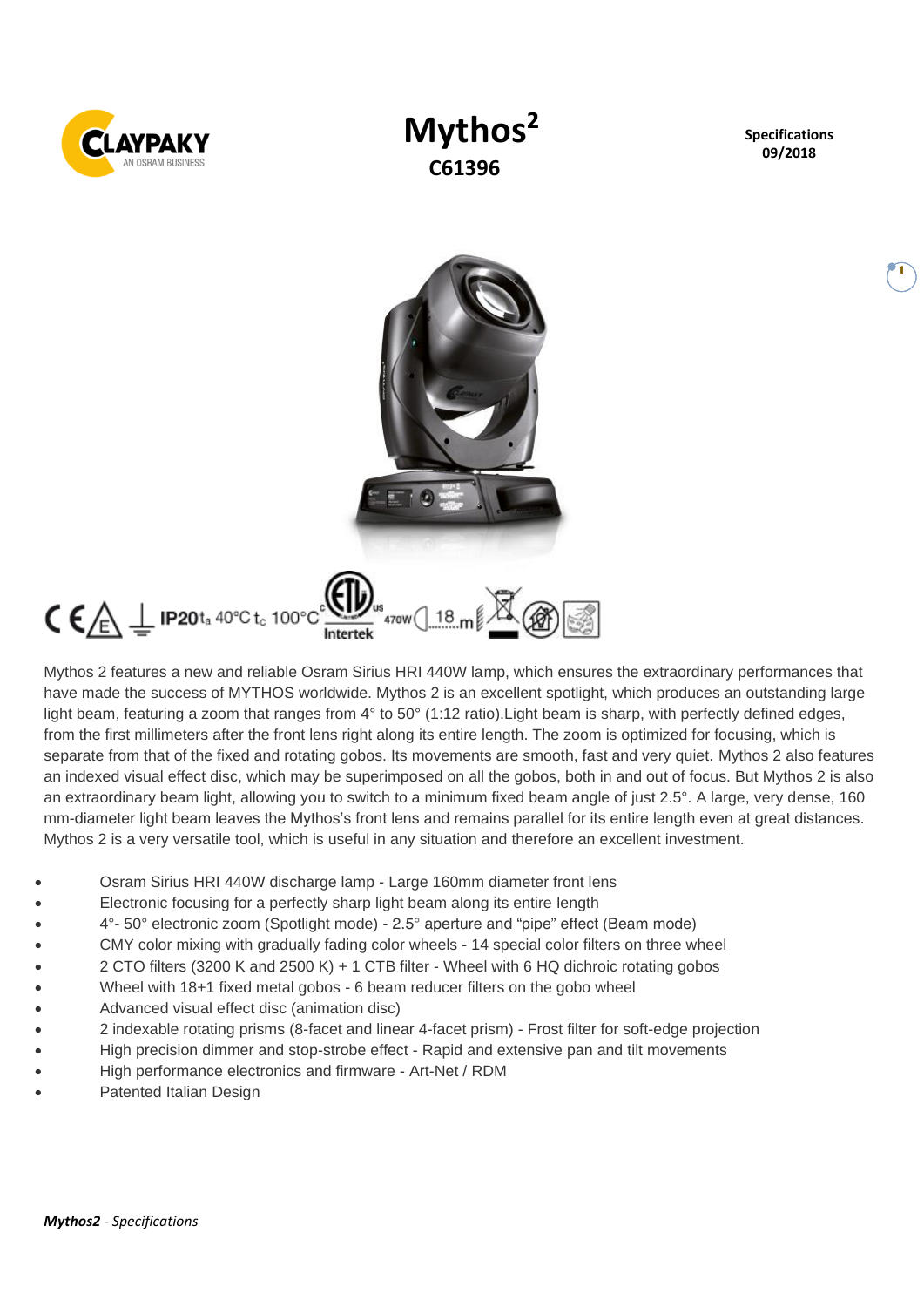

**Mythos<sup>2</sup> C61396**

**Specifications 09/2018**

**2**

## **POWER SUPPLIES**

AC power input Neutrik PowerCON TRUE1 (IP65) 115/230V 50/60 Hz Automatic power supply switching

# **INPUT POWER**

700VA at 230V 50Hz

# **LIGHT SOURCE**

440W discharge lamp

- Type: OSRAM SIRIUS HRI® 440W
- Life: 1,500hrs
- Luminoux flux: 23,000 lm
- Cap by faston TM 250 (6.35 mm)

# **OPTICS**

160mm diam. front lens Electronic focusing for a perfectly sharp light beam along its entire length Zoom ranging from 4° to 31° for fixed gobos sharp focusing Zoom range from 6.7° to 50° for rotating gobos sharp focusing BEAM mode with 2.5° aperture and "pipe" effect

## **COLOR SYSTEM**

CMY color system based on 3 gradually fading color wheels 14 color filters on three wheels 2 CTO filters (3,200K and 2,500K) + 1 CTB filter

# **EFFECTS SECTION**

2 gobo wheels:

- wheel with 6 HQ dichroic, indexable and interchangeable rotating gobos (Ø 25.9mm).

- Interchangeable and variable rotating wheel with 18+1 fixed metal gobos (including 6 beam reducers). Selectable Gobo-Shake function

Advanced Visual Effect Disc (Animation disc)

2 indexable and interchangeable rotating prisms (8-facet and linear prism)

Frost unit to soften the beam edge

High precision 0-100% dimmer

Mechanical shutter and adjustable speed strobe effect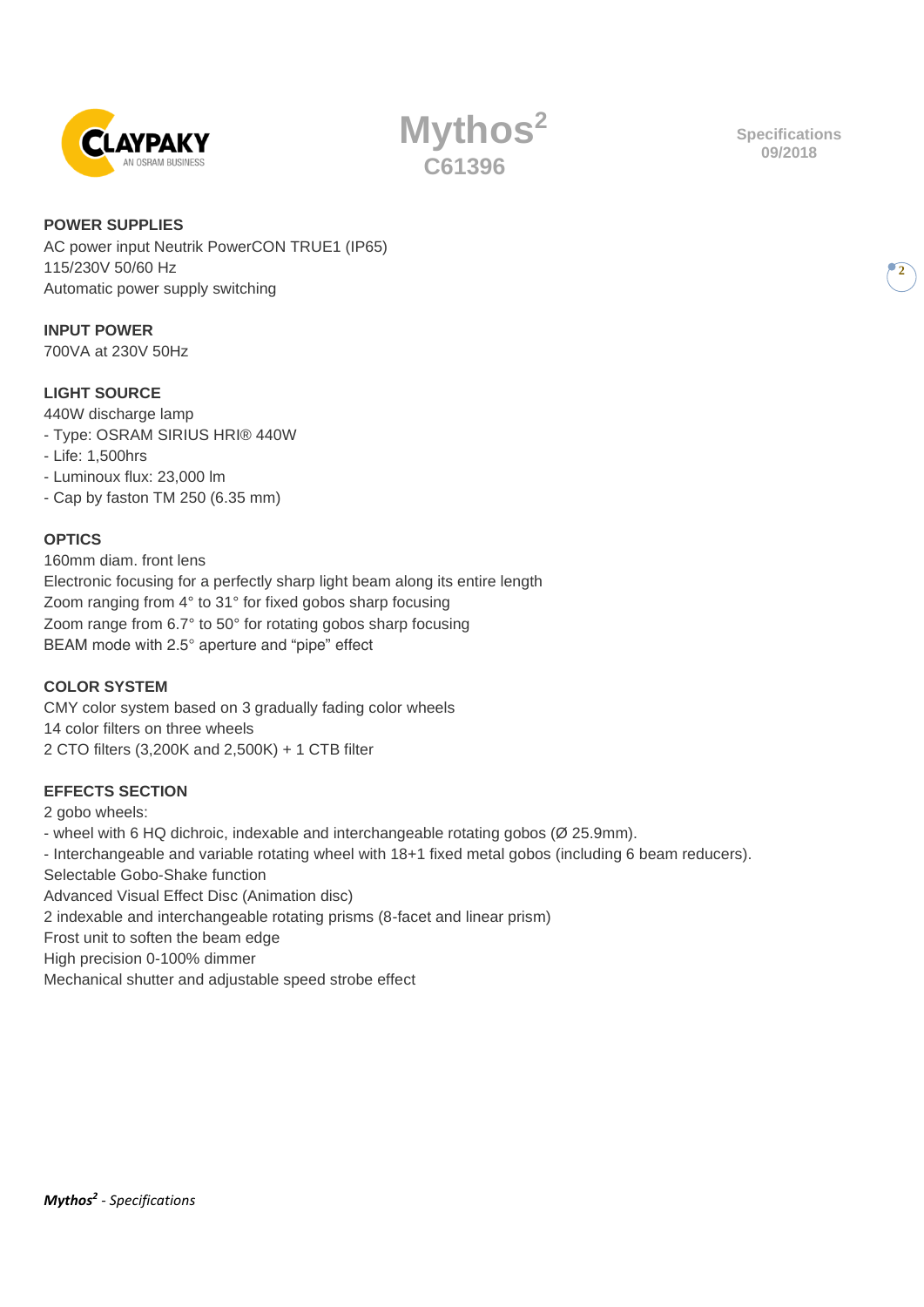



**Specifications 09/2018**

**3**

#### **CONTROL AND PROGRAMMING**

30/34 DMX 512 control channels DMX protocol signal: USITT DMX 512 Art-Net / RDM Display: Graphic LCD backlit b/w Display Pan/Tilt Resolution: 16 bit Gobo Indexing Resolution: 16 bit Focus Resolution: 16 bit Dimmer Resolution: 16 bit Movement control: vectorial DMX signal connection: 5 pole XLR input and output Software upload through DMX input

#### **BODY**

Aluminum structure with die-cast plastic cover. Two side handles for transportation. Device locking PAN and TILT mechanisms for transportation and maintenance.

## **MOVING BODY**

Angle:  $-$  PAN = 540 $^{\circ}$  - TILT = 244 $^{\circ}$ Resolution:  $-$  PAN = 2.11 $^{\circ}$  - PAN FINE = 0.008 $^{\circ}$  $-$  TILT = 0.960 $^{\circ}$  - TILT FINE = 0.004 $^{\circ}$ Automatic repositioning of PAN and TILT after accidental movement not controlled by control unit.

## **ELECTRONICS**

Long life self-charging buffer battery. Pre-set macros. Function reset from control unit "ENERGY SAVING" function: with the stop or total dimmer effect on, or with all the CMY filters full (black), consumption cut by 50%. ON/OFF lamp control from the lighting desk. Function reset from the lighting desk. "AUTOTEST" function from menu Electronic monitoring with status error Cooling system monitoring DMX level monitoring on all channels Internal data transmission diagnostics Firmware Upgrade with no power

Firmware upload from another fixture